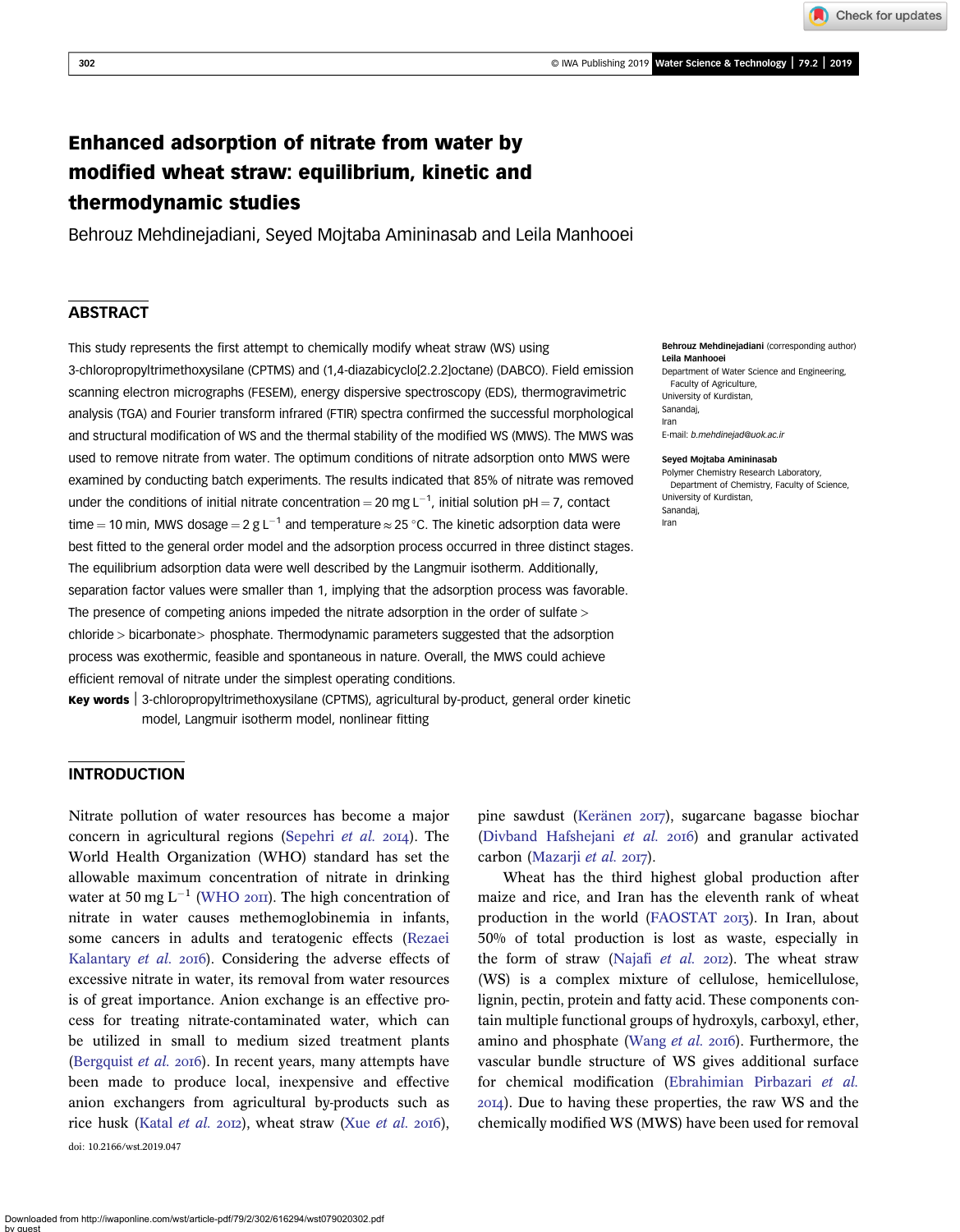of different contaminants from water. [Wang](#page-11-0) et al.  $(2007)$ prepared an anionic sorbent by cross-linking WS with epichlorohydrin and dimethylamine in the presence of N,N-dimethylformamide and using a pyridine catalyst. According to this study, the maximum adsorption capacity of the MWS for nitrate was 128.97 mg  $g^{-1}$ . Xu *[et al.](#page-11-0)* (2011) modified the fermented WS with epichlorohydrin, ethylenediamine and triethylamine in the presence of N,N dimethylformamide, and applied the modified FWS (MFWS) to remove phosphate and chromium (VI) from water. They reported the adsorption capacities of 1.71 mmol  $g^{-1}$  for chromium (VI) and 5.68 mmol  $g^{-1}$  for phosphate on the MFWS. Li [et al.](#page-10-0) (2016) applied WS biochar activated with hydrochloric acid (HCl) and coated with different  $FeCl<sub>3</sub>.6H<sub>2</sub>O$  amounts to remove nitrate and phosphate from water. According to the obtained results, the MWS biochar removed nitrate and phosphate successfully from water when the optimal ratio of iron to biochar for iron-coated biochar (0.7) was used. Mg-Fe layered double hydroxide (MgFe-LDH) particles were incorporated into WS biochar to synthesize WS biochar/MgFe-LDH adsorbent (Xue [et al.](#page-11-0) 2016). This adsorbent removed nitrate efficiently from aqueous solutions and the Langmuir maximum adsorption capacity was found to be 24.8 mg  $g^{-1}$ .

In addition to the above-mentioned works, other experimental studies related to the application of chemical materials to modify the WS have been performed (e.g. [Ebrahimian Pirbazari](#page-10-0) et al. 2014; [Wang](#page-11-0) et al. 2016) that are not mentioned here for the sake of brevity. However, to the authors' knowledge, no relevant reports have been published up to now about the modification of WS with silane groups and the application of the resultant MWS to remove nitrate from water. 3-chloropropyltrimethoxysilane (CPTMS) is a silane coupling agent that is less hazardous in comparison with other chemical materials applied to modify WS, such as epichlorohydrin [\(Wang](#page-11-0) et al.  $2007$ ; Xu [et al.](#page-11-0) 2011), FeCl<sub>3</sub>.6H<sub>2</sub>O (Li et al. 2016; Xue et al.  $20I6$ ), FeSO<sub>4</sub>.7H<sub>2</sub>O ([Ebrahimian Pirbazari](#page-10-0) et al.  $20I4$ ) and chloroacetic acid ([Wang](#page-11-0) et al. 2016). In this sense, the objectives of this study were to: (1) modify WS using CPTMS and (1,4-diazabicyclo[2.2.2]octane) (DABCO); (2) characterize the physicochemical properties of WS and MWS by field emission scanning electron micrographs (FESEM), energy dispersive spectroscopy (EDS), Fourier transform infrared (FTIR) and thermogravimetric analysis (TGA); (3) investigate the adsorption behavior of nitrate onto MWS under different operational conditions, including initial solution pH, contact time, adsorbent dosage, initial nitrate concentration, presence of competing anions and temperature, and (4) determine the best kinetic and equilibrium isotherm models describing experimental data.

# MATERIALS AND METHODS

#### Materials and reagents

The WS used in this study was obtained from a local field in Dehgolan, Kudristan province, Iran. The WS was rinsed with distilled water and dried at  $60^{\circ}$ C for 12 h. The ovendried WS was chopped, milled and sieved into particles ranging from  $70-200$  μm.

The chemical materials utilized in this study included CPTMS, DABCO, toluene, potassium nitrate (KNO3), hydrochloric acid (HCl), sodium hydroxide (NaOH), magnesium sulfate (MgSO4), sodium hydrogen carbonate (NaHCO<sub>3</sub>), potassium dihydrogen phosphate (KH<sub>2</sub>PO<sub>4</sub>) and ammonium chloride (NH4Cl). All of the chemical materials were purchased from Merck (Germany) and used without additional purification. Also, deionized water was used to prepare all solutions.

### Modification process of WS

To chemically modify WS, a silanated intermediate was prepared first. The silanated intermediate was synthesized by nucleophilic substitution reaction between amine and alkyl halide groups, wherein an aliquot of 0.56 g of DABCO was reacted with 1.82 ml of CPTMS in 10 ml of toluene solvent at 80 °C under  $N_2$  flow. Then, the mixture was stirred for 12 h and finally the intermediate was gathered. After synthesizing the silanated intermediate, a condensation reaction between hydroxyl groups of WS and methoxysilane occurred to produce MWS. In this reaction, 2 g of WS reacted with 2 g of intermediate and 10 ml of acetic acid/ethanol solution (1:9 V/V) in a 100 ml two-neck round-bottom flask for 12 h at 80 °C. For elimination of residual chemicals, the product was washed with 100 ml of ethanol/distilled water (50:50 V/V). The washed product was dried at  $60^{\circ}$ C for 12 h, ground and sieved to obtain powder smaller than 200 μm.

#### Equipment and characterizations

Morphology and element distributions of WS before and after modification were characterized by FESEM using a Mighty-8 instrument (TSCAN Company, Prague) equipped with an EDS detector. Thermogravimetric analyses (TGA)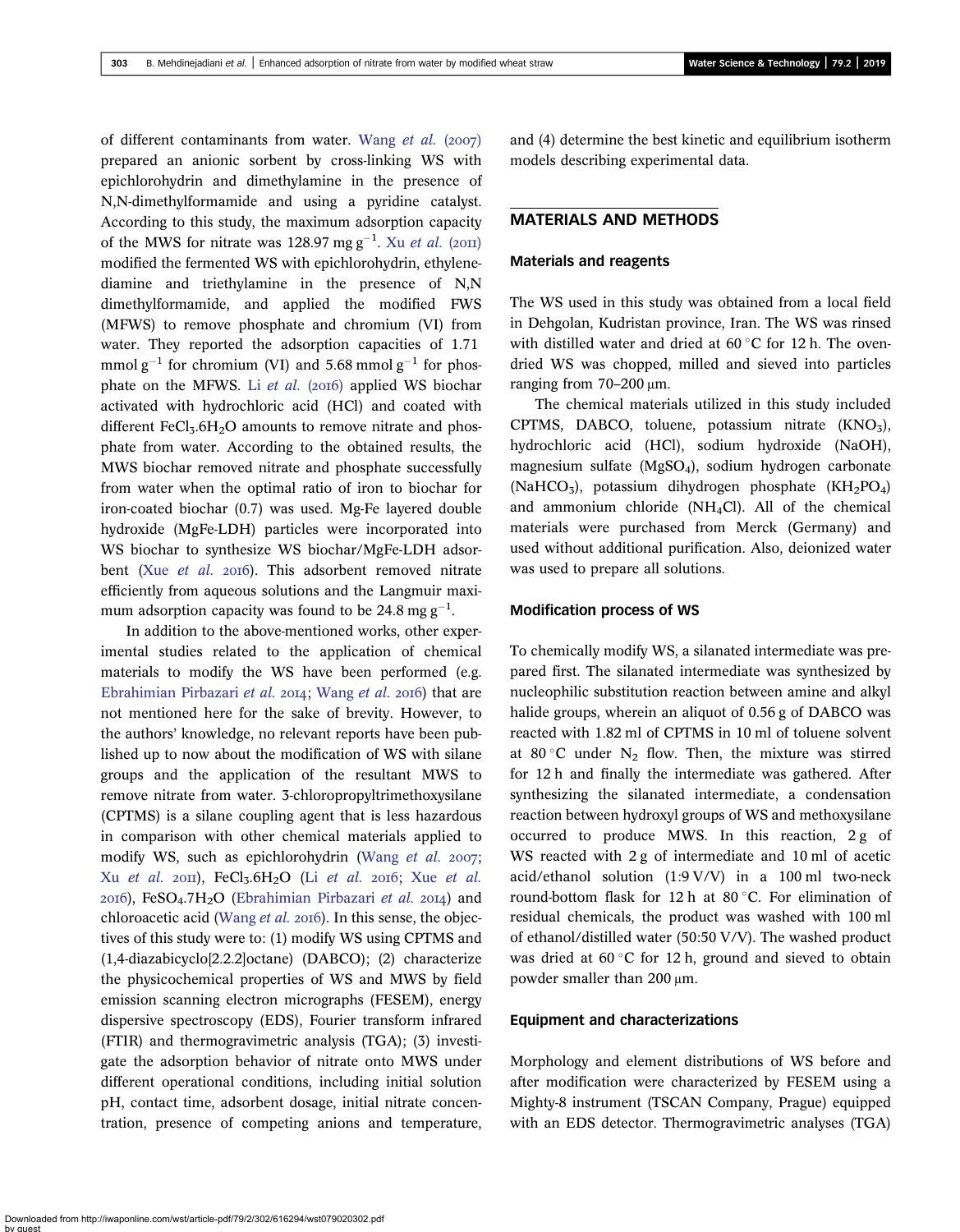<span id="page-2-0"></span>for WS and MWS were carried out with a DuPont Instruments (TGA 951) analyzer at a heating rate of  $10^{\circ}$ C/min from room temperature ( $\sim$  25 °C) to 700 °C under nitrogen flow. Infrared spectra of WS and MWS were detected by a FTIR spectrometer (FTIR, Bruker Tensor 27 spectrometer, Germany) using the KBr method. A pH meter (Inolab pH 7110, WTW, Weilheim, Germany) was used to measure the pH values of the solutions and a magnetic mixer (IKA RH basic2, Germany) was applied to stir the samples. The concentration of nitrate in the solutions was measured using a UV-vis spectrophotometer (SPECORD 210 Plus, Analytic Jena, Germany).

### Investigation of nitrate adsorption process onto MWS

#### Batch adsorption experiments

The batch adsorption experiments were carried out to determine the effects of various operational factors such as initial solution pH, contact time, adsorbent dosage, initial nitrate concentration, competing anions and temperature on the nitrate adsorption by MWS. At each batch experiment, one of the factors varied and the others were fixed. Preliminary experiments showed that the nitrate removal from water by WS was trivial. Hence, the batch adsorption experiments were only conducted using the MWS.

Six series of batch experiments were carried out. Table 1 shows the operational conditions in each batch experiment. Each batch adsorption experiment was performed in a volumetric flask that contained 50 mL of nitrate solution at a desirable concentration. The nitrate solutions with the required concentrations were prepared from serial dilution of 1,000 mg  $L^{-1}$  nitrate stock solution. After adjusting the variable factor and fixing the others, the mixture was continuously stirred using the magnetic mixer at 120 rpm for a desirable contact time. Then, the sample was passed through Whatman 42 filter paper and the residual nitrate concentration in the filtrate solution was determined using the spectrophotometer. Reproducibility of results was checked by performing the experiments in triplicate, and average values were reported.

In the batch experiments, the amount of nitrate adsorbed per unit mass of MWS (adsorption capacity of nitrate onto the MWS) at time t,  $q_t$  (mg  $g^{-1}$ ), and at equilibrium,  $q_e$  (mg  $g^{-1}$ ), as well as the removal percentage of nitrate at equilibrium,  $R$  (%), were calculated using the following equations:

$$
q_t = \frac{C_i - C_t}{m} \times V \tag{1}
$$

$$
q_e = \frac{C_i - C_e}{m} \times V \tag{2}
$$

$$
R(^{0}_{0}) = \frac{C_{i} - C_{e}}{C_{i}} \times 100
$$
\n(3)

where  $C_i$  is the initial nitrate concentration (mg  $L^{-1}$ );  $C_t$  and  $C_e$  are the residual nitrate concentrations at time t and at equilibrium (mg  $L^{-1}$ ); V is the solution volume (L) and  $m$  is the adsorbent mass (g).

#### Table 1 | Conditions of batch experiments

| Run | <b>Experiment</b>                                                                                | pН       | <b>Contact time</b><br>(min) | <b>MWS dosage</b><br>$(g L^{-1})$ | <b>Initial nitrate</b><br>concentration (mg $L^{-1}$ ) | <b>Presence of competing</b><br>anion (mg $L^{-1}$ ) | Temperature<br>(°C)    |
|-----|--------------------------------------------------------------------------------------------------|----------|------------------------------|-----------------------------------|--------------------------------------------------------|------------------------------------------------------|------------------------|
|     | Influence of initial solution pH                                                                 | $3 - 11$ | 120                          | $\overline{2}$                    | 20                                                     | No                                                   | $\sim$ 25              |
| 2   | Influence of contact time                                                                        |          | $2 - 50$                     | 2                                 | 20                                                     | N <sub>0</sub>                                       | $\sim$ 25              |
| 3   | Influence of MWS dosage                                                                          |          | 10                           | $0.25 - 3$                        | 20                                                     | N <sub>0</sub>                                       | $\sim$ 25              |
| 4   | Influence of initial nitrate concentration                                                       |          | 10                           | 2                                 | $20 - 150$                                             | N <sub>0</sub>                                       | $\sim$ 25              |
| 5   | Influence of sulfate (as a competing anion) 7<br>Influence of chloride<br>(as a competing anion) |          | 10<br>10                     | $\overline{2}$<br>$\overline{2}$  | 20<br>20                                               | 20, 50, 100<br>20, 50, 100                           | $\sim$ 25<br>$\sim$ 25 |
|     | Influence of bicarbonate<br>(as a competing anion)                                               |          | 10                           | $\overline{2}$                    | 20                                                     | 20, 50, 100                                          | $\sim$ 25              |
|     | Influence of phosphate<br>(as a competing anion)                                                 |          | 10                           | $\overline{2}$                    | 20                                                     | 20, 50, 100                                          | $\sim$ 25              |
| 6   | Influence of temperature                                                                         |          | 10                           | $\overline{2}$                    | 20                                                     | N <sub>0</sub>                                       | $\sim$ 25, 35, 50      |

Operational conditions

Downloaded from http://iwaponline.com/wst/article-pdf/79/2/302/616294/wst079020302.pdf by guest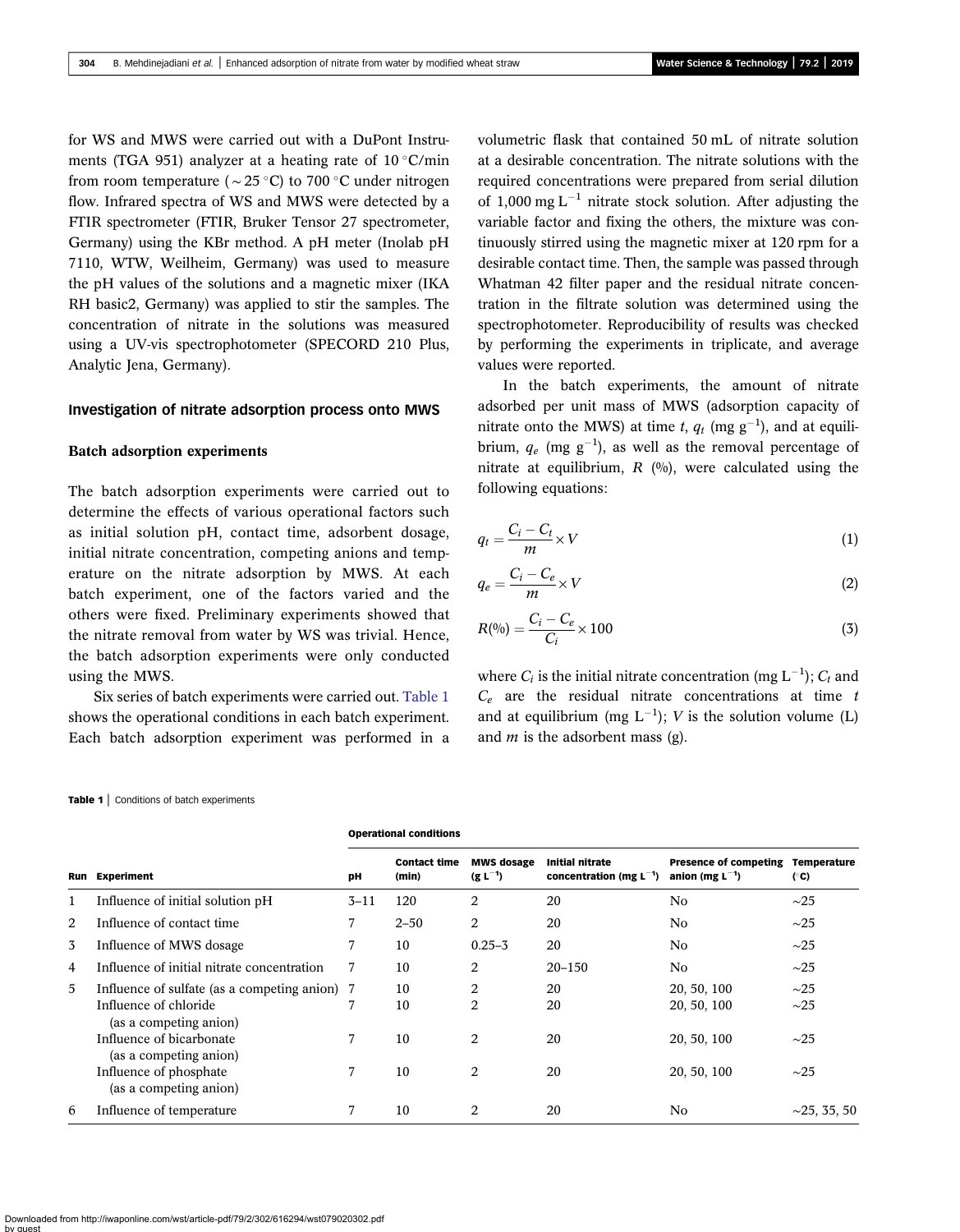# Adsorption kinetic studies

See Supplementary material (available with the online version of this paper).

#### Adsorption equilibrium studies

See Supplementary material.

# Statistical evaluation of the kinetic and isotherm parameters

The parameters of the kinetic and isotherm models were estimated using a nonlinear optimization method, except for the intra-particle diffusion (IPD) model. To this end, the kinetic and isotherm models were fitted to the experimental data using the 'Solver add-in', Microsoft Office Excel (2016 version) (Tran *[et al.](#page-11-0)* 2017). After estimating the parameters, the best-fit kinetic and isotherm models were identified using the following statistical criteria:

Chi-square  $(\chi^2)$  test ([Wang](#page-11-0) 2012):

$$
Chi^{2}/df(9/0) = \frac{\chi^{2}}{n-p}(9/0) = \frac{100}{n-p} \times \sum_{i=1}^{n} \frac{(q_{i,\exp} - q_{i,cal})^{2}}{q_{i,cal}} \tag{4}
$$

Marquardt's percent standard deviation error function  $(F_{error})$  [\(Wang](#page-11-0) 2012):

$$
F_{error}(0/0) = 100 \times \sqrt{\frac{1}{n-p} \cdot \sum_{i=1}^{n} \left(\frac{q_{i,exp} - q_{i,cal}}{q_{i,exp}}\right)^2}
$$
(5)

Adjusted determination coefficient  $(R^2_{adj})$  (Lima [et al.](#page-11-0)  $20I5$ ):

$$
R_{adj}^2 = 1 - \frac{\sum_{i=1}^{n} (q_{i,\exp} - q_{i,cal})^2}{\sum_{i=1}^{n} (q_{i,\exp} - \bar{q}_{i,\exp})^2} \cdot \left(\frac{n-1}{n-p-1}\right)
$$
(6)

where  $df$  is the degree of freedom;  $q_{i, \text{exp}}$  is each value of  $q$ experimentally measured;  $q_{i,cal}$  is each value of q predicted by the fitted model;  $\bar{q}_{exp}$  is the average of measured values of  $q$ ; *n* is the number of measurement points and  $p$  is the number of the fitted model parameters. Note that the best fit model is one that has the lowest values of  $Chi^2/df$  and  $F_{\text{error}}$ , as well as having a value of  $R_{adj}^2$  closer to unity [\(Wang](#page-11-0) 2012; [Lima](#page-11-0) et al. 2015).

It is necessary to mention here that the parameters of the IPD model were obtained by means of a plot of  $q_t$ versus the square root of contact time ([Mazarji](#page-11-0) et al. 2017).

# Estimation of thermodynamic parameters

See Supplementary material.

## Desorption and reusability studies of MWS

The regeneration of an adsorbent is important from the commercial application perspective. Therefore, the desorption and reusability of MWS for nitrate adsorption were examined. The desorption study was carried out by adding 100 mg of MWS loaded nitrate to 50 mL of NaCl saturated solution. The mixture was stirred for 10 min at room temperature at a stirring rate of 120 rpm. Then, the mixture was passed through Whatman 42 filter paper and the final nitrate concentration in the desorption medium was measured using the spectrophotometer.

Reusability of MWS was tested with five consecutive adsorption-desorption cycles. The reusability experiments were conducted by adding 100 mg of MWS to 50 mL of nitrate solution in a concentration of 20 mg  $L^{-1}$ . The mixture was stirred for 10 min at room temperature at a stirring rate of 120 rpm. The MWS loaded nitrate was separated by passing the mixture through the Whatman 42 filter paper. To desorb nitrate, the MWS-loaded nitrate was poured into 50 mL of NaCl saturated solution, and the desorption experiments were carried out under the same conditions as described above. After each desorption experiment, the MWS particles were separated by filtering the mixture. The MWS particles were dried and reused for the next adsorption-desorption cycle. The amount of adsorbed nitrate at each cycle was detected by the spectrophotometer.

# RESULTS AND DISCUSSION

### Characterization of WS and MWS

The surface morphology of WS and MWS are shown in [Figure 1\(a\)](#page-4-0) and [1\(b\).](#page-4-0) A clear difference is observed between the surface structures of WS and MWS. The FESEM micrograph of WS confirms a rough and irregular surface, while that of MWS demonstrates a uniform and smooth surface. Also, the EDS analyses of WS and MWS show their constitutive elements (see Figure  $1(c)$  and  $1(d)$ ). The presence of Si and Cl signals in the MWS EDS spectra verifies the successful functionalization of WS.

[Figure 2](#page-5-0) shows the TGA analysis curves and FTIR spectra of WS and MWS. As illustrated in [Figure 2\(a\)](#page-5-0), for WS, a weight loss of around 5% with a slight slope is observed at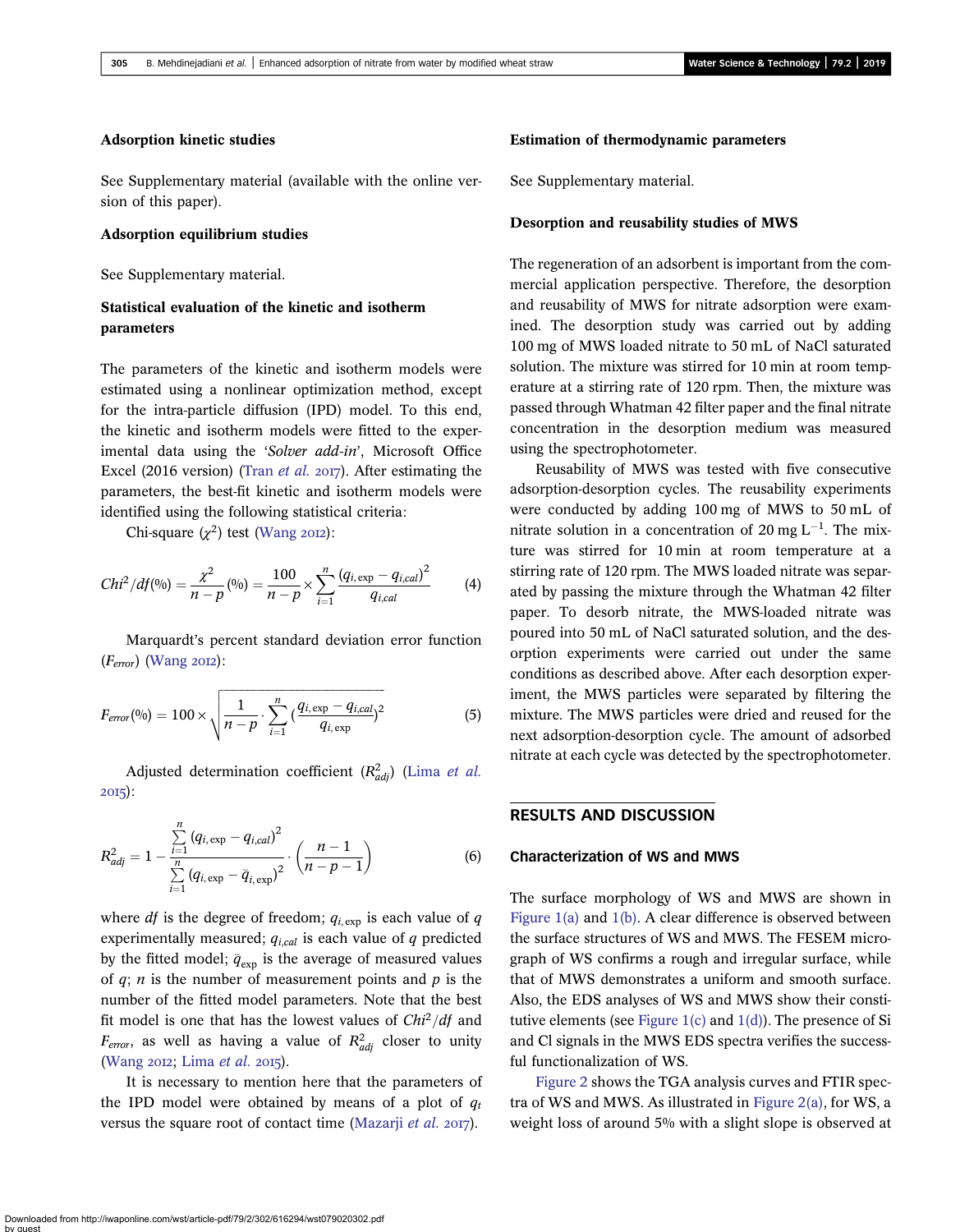<span id="page-4-0"></span>

Figure 1 | FESEM images (above) and EDS curves (below) of WS (a and c) and MWS (b and d).

200 $\degree$ C, which resulted from moisture evaporation. At temperatures above 200 $\degree$ C, there is a weight loss of around 70% from 200 °C to 400 °C, which can be due to the thermal degradation of the organic compounds. The char yield is about 10% at 700 $\degree$ C. For MWS, the around 5% weight loss up to 200  $\degree$ C is due to moisture evaporation. A weight loss of around 55% occurs from 200  $\degree$ C to 400  $\degree$ C, which can be related to the decomposition of the silane groups positioned on the surface of WS. The residual weight of MWS is around 40% at 700 $^{\circ}$ C. These findings clearly demonstrate that the network structure of MWS leads to higher thermal stability of MWS in comparison with WS.

[Figure 2\(b\)](#page-5-0) shows that adsorption peak at  $1,047$  cm<sup>-1</sup> is assigned to the stretching vibration of C–O bonding in WS, while the adsorption peak at  $1,089$  cm<sup>-1</sup> is assigned to the stretching vibration of C–O and Si-O bonding in MWS. The broad adsorption peak of –OH bonding of WS and MWS is extended at  $\sim 3,500 \text{ cm}^{-1}$ . The adsorption peaks

around 2,906 and 2,927  $cm^{-1}$  are assigned to the stretching vibration of C-H bonding of WS and MWS, respectively. The difference between the intensity of the adsorption bands and the alignment of the adsorption peaks demonstrates that the modification process of WS and MWS formation was successful.

# Influences of various operational factors on nitrate removal by MWS

# Influence of initial solution pH

The influence of the initial solution pH on nitrate removal by MWS was studied at pH values of 3, 5, 7, 9 and 11 under the conditions specified in [Table 1.](#page-2-0) The pH value was adjusted using 0.1 M HCl and 0.1 M NaOH. [Figure 3\(a\)](#page-6-0) shows that there are slight variations in nitrate removal efficiency at pHs of 3 to 9. However, the removal efficiency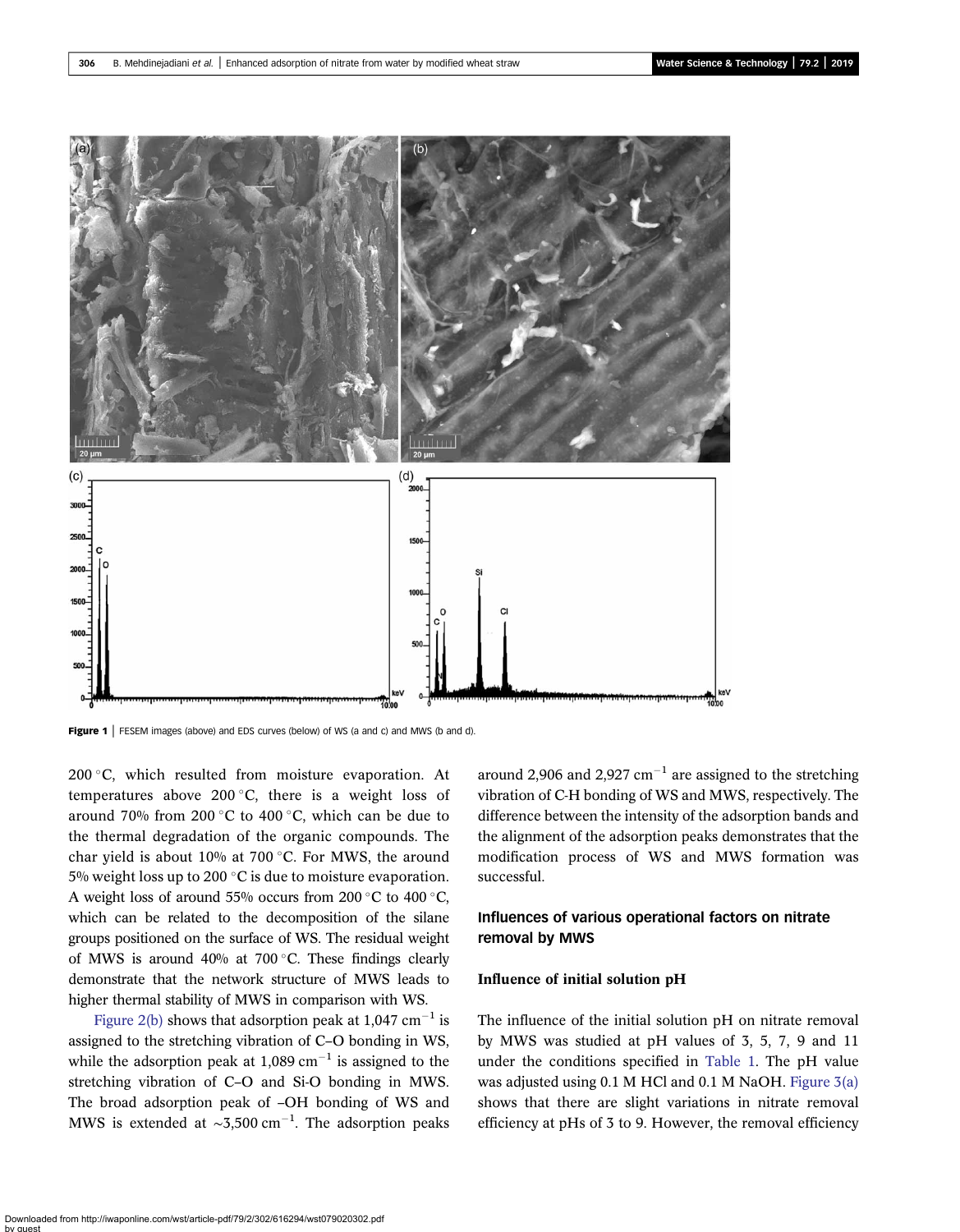<span id="page-5-0"></span>

**Figure 2** | TGA curves (a) and FTIR spectra (b) of WS and MWS.

dramatically decreases with the increase of pH from 9 to 11. Thus, the MWS can efficiently remove nitrate from water in a wide range of pHs and the removal efficiency achieves a maximum (81.50%) at pH of 7. The slight decrease in the removal efficiency at the acidic pHs is probably related to the competition between  $Cl^-$  and  $NO_3^-$  anions for MWS active sites ([Milmile](#page-11-0) et al. 2011; [Mazarji](#page-11-0) et al. 2017). In fact, the concentration of the  $Cl^-$  anion in the nitrate solution increases at the acidic pHs due to the addition of 0.1 M HCl to the solution. In this case, the nitrate removal efficiency decreases because of the inhibitory effect of the Cl anion, which will be demonstrated in the study of the effect of the competing anions. The decrease in the removal efficiency at the alkaline pHs might be due to the increase in the negative charged sites, the competition between  $OH^$ and  $NO<sub>3</sub><sup>-</sup>$  anions for the MWS active sites, and the interaction during passive transport in the pores (Xu [et al.](#page-11-0)  $2013$ ; [Mazarji](#page-11-0) et al. 2017). Attaining the maximum removal efficiency at the pH of 7 is valuable from the practical point of view because the pH of natural water is usually neutral  $(pH = 7)$ . Therefore, nitrate removal from natural water by MWS is not required to adjust the pH, which reduces the cost of water treatment and facilitates the application of this adsorbent. According to the results obtained in this subsection, the pH of 7 was selected to conduct the other batch experiments throughout this work.

#### Influence of contact time

The nitrate adsorption rate onto MWS was examined up to a contact time of 50 min under the experimental conditions given in [Table 1.](#page-2-0) It is evident from [Figure 3\(b\)](#page-6-0) that the nitrate adsorption capacity increases rapidly from 0 mg  $g^{-1}$ to 7.6 mg  $g^{-1}$  during the first 2 min of the experiment. After this rapid stage, the nitrate adsorption capacity increases rather slowly from 7.6 mg  $g^{-1}$  at a time of 2 min to 8.35 mg  $g^{-1}$  at a time of 10 min. The high initial adsorption rate might to be due to the high number of available adsorption sites and the high concentration gradient between the nitrate in the solution and the adsorbent surface during the initial adsorption stage. Perceivably, these active sites and concentration gradient decrease gradually over experimental time, which declines the adsorption rate and finally equilibrium is attained. As observed in [Figure 3\(b\),](#page-6-0) the adsorption capacity reaches approximately a constant value at a time of 10 min and it does not increase with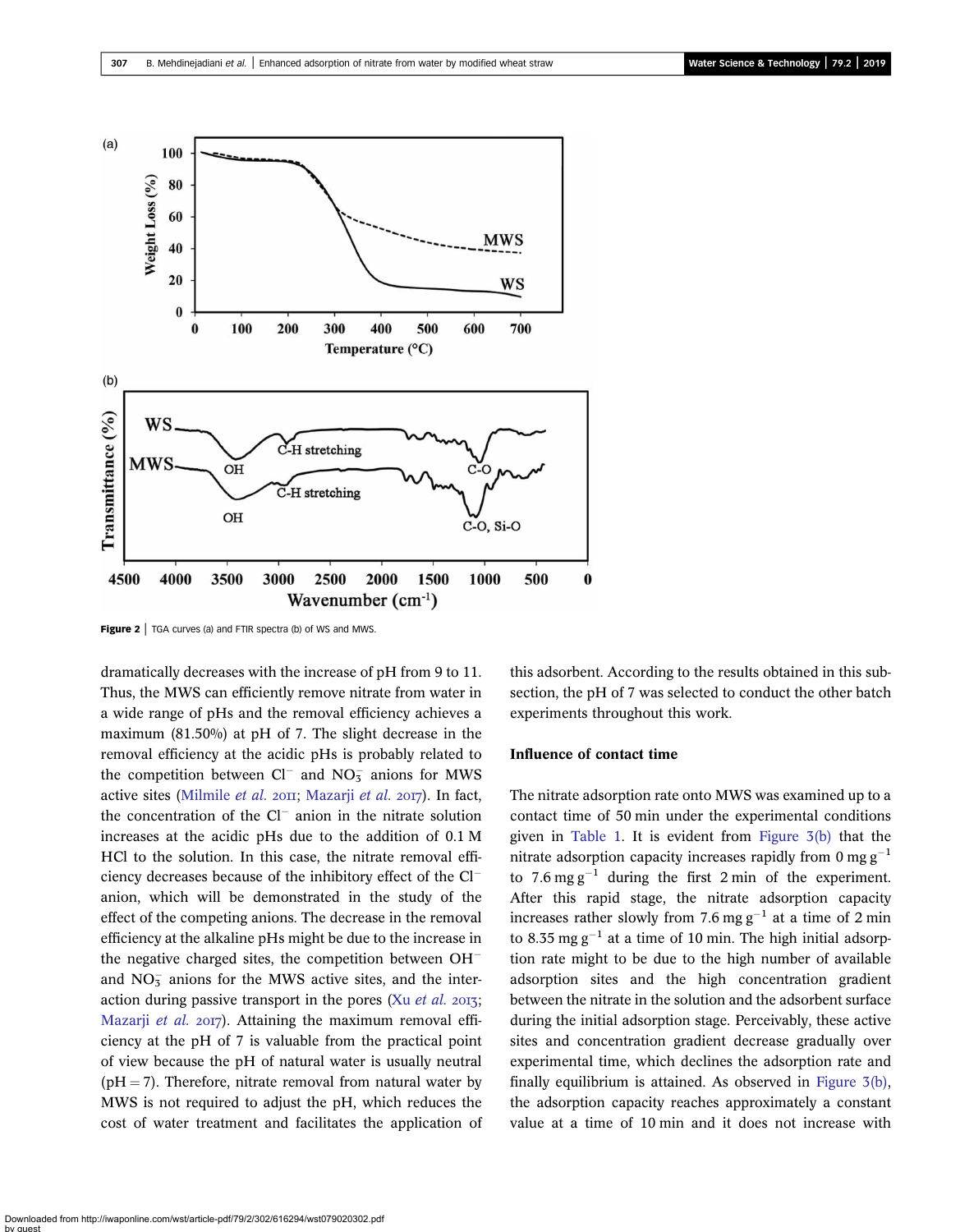<span id="page-6-0"></span>

Figure 3 | Influences of different operational conditions on nitrate removal by MWS. (a) Initial pH of solution, (b) contact time, (c) MWS dosage, (d) initial concentration of nitrate, and (e) competing anions.

increasing contact time after 10 min. Therefore, the time of 10 min was considered as the equilibrium contact time and used in the other batch experiments. Compared to some adsorbents reported in the literature (e.g. [Divband](#page-10-0) [Hafshejani](#page-10-0) et al. 2016; [Mazarji](#page-11-0) et al. 2017), the MWS requires less contact time to remove nitrate from water.

# Influence of adsorbent dosage

The effect of MWS dosage in enhancing the removal percentage of nitrate was investigated using different dosages in

the range of 0.25–3  $g L^{-1}$  and under the operational conditions mentioned in [Table 1](#page-2-0). As observed in Figure 3(c), the efficiency of the nitrate removal increases significantly from 50% to 82.5% with increasing the MWS dosage from  $0.25$  g L<sup>-1</sup> to 1 g L<sup>-1</sup>, while the efficiency increases only from 82.5% to 85% with increasing the MWS dosage from  $1 g L^{-1}$  to  $2 g L^{-1}$ . The much enhancement of the nitrate adsorption onto MWS in the range of 0.25 g  $L^{-1}$  to 1 g  $L^{-1}$ can be resulted from increasing exchangeable area and greater amount of available adsorbent sites [\(Milmile](#page-11-0) et al. ). However, the less improvement of nitrate adsorption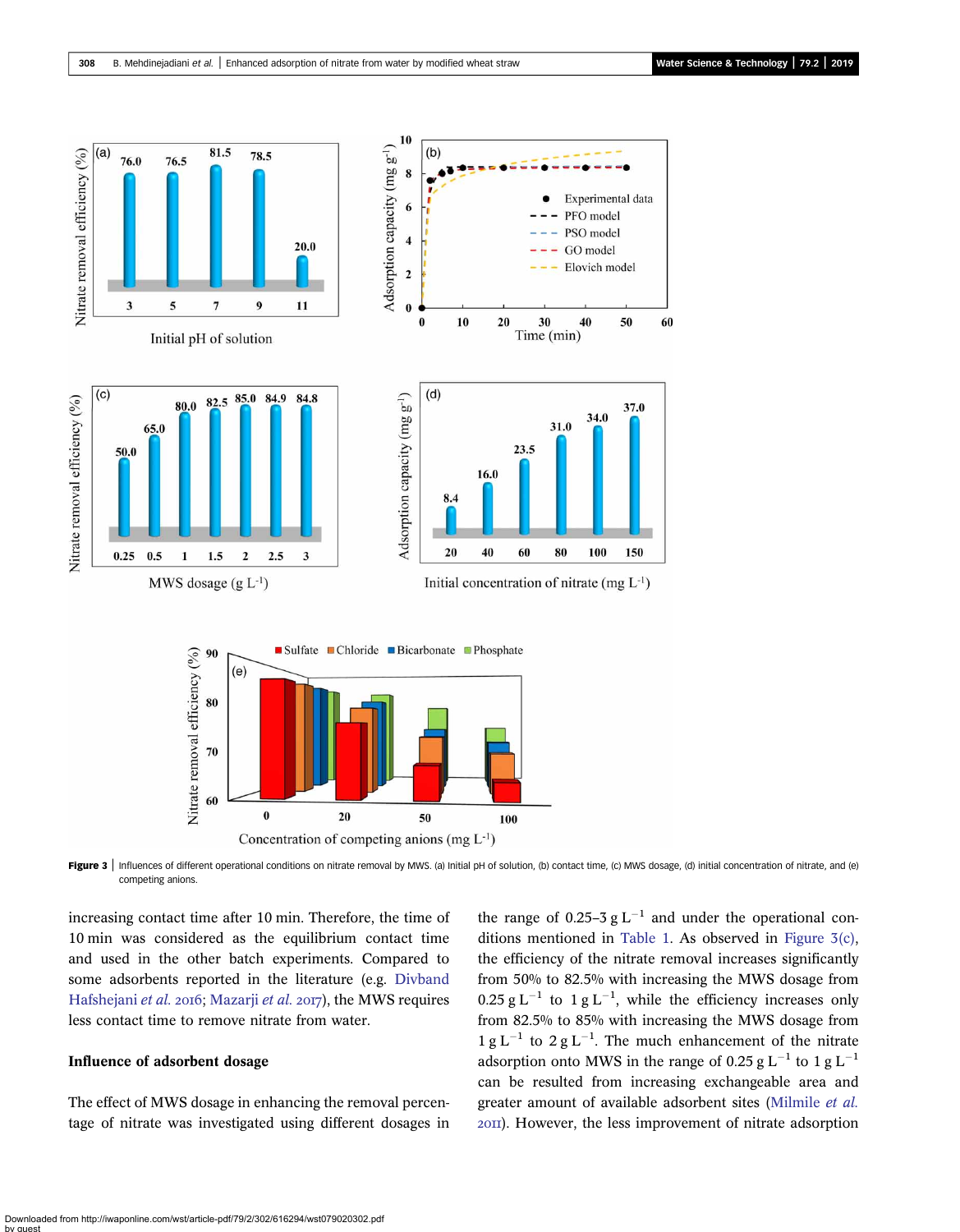in the range of  $1 \text{ g L}^{-1}$  to  $2 \text{ g L}^{-1}$  can be attributed to the conglomeration of the exchanger particles at high dosages of adsorbent, which leads to decrease effective surface area of adsorbent ([Katal](#page-10-0) et al. 2012). As seen in Figure  $3(c)$ , the efficiency of the nitrate removal attains to a maximum value (85%) at the MWS dosage of 2 g  $\mathrm{L}^{-1}.$  Thereafter, the efficiency remains almost constant and does not increase with the further increase of MWS dosage. Therefore, the MWS dosage of  $2 g L^{-1}$  was selected as the optimum dosage and the next batch experiments were carried out at this dosage. The optimum dosage obtained for MWS is less than the other adsorbents applied to remove nitrate from water (e.g. [Katal](#page-10-0) et al. 2012; [Sepehri](#page-11-0) et al. 2014; [Mazarji](#page-11-0)  $et$  al.  $2017$ ).

#### Influence of initial nitrate concentration

To examine the effect of the initial nitrate concentration on the adsorption capacity of nitrate by MWS, the batch experiments were conducted by varying the concentration of nitrate solution from 20 mg L<sup>-1</sup> to 150 mg L<sup>-1</sup> at the conditions given in [Table 1](#page-2-0). According to the obtained results, the adsorption capacity of nitrate increases with increasing the initial nitrate concentration (see Figure  $3(d)$ ). A detailed investigation of [Figure 3\(d\)](#page-6-0) reveals that the adsorption capacity increases from 8.4 mg  $g^{-1}$  to 31 mg  $g^{-1}$  when the initial nitrate concentration increases from 20 mg  $L^{-1}$ to 80 mg L<sup>-1</sup>, while it increases only from 31 mg g<sup>-1</sup> to 37 mg  $g^{-1}$  when the initial nitrate concentration increases from 80 mg L<sup>-1</sup> to 150 mg L<sup>-1</sup>. Similar results have been observed in the literature corresponded to the nitrate removal from water using various adsorbents (e.g. [Milmile](#page-11-0) [et al.](#page-11-0) 2011; [Divband Hafshejani](#page-10-0) et al. 2016; Tong et al. ). The much increase of adsorption capacity in the range of 20 mg L<sup>-1</sup> to 80 mg L<sup>-1</sup> can be resulted from the increase of nitrate concentration gradient between the bulk liquid phase and the MWS surface [\(Milmile](#page-11-0) et al. ). This phenomenon increases the driving force and improves the adsorption behavior of MWS. On the other hand, the less increase of the adsorption capacity in the range of 80 mg L<sup>-1</sup> to 150 mg L<sup>-1</sup> may be due to the lack of the adsorption active sites and the saturation of them by nitrate ions at high initial concentrations [\(Divband](#page-10-0) [Hafshejani](#page-10-0) et al. 2016; [Tong](#page-11-0) et al. 2017).

#### Influence of competing anions

Since the nitrate-contaminated water maybe contains other anions that might compete with nitrate for active sites, it is necessary to evaluate the effect of the competing anions. This work was conducted at University of Kurdistan, Sanandaj, in Iran's west. According to the previous studies (e.g. [Jalali](#page-10-0)  $2007$ ; [Sharifi & Safari Sinegani](#page-11-0)  $2012$ ), the predominant anions in water resources of Iran's west include nitrate (NO<sub>3</sub>), sulfate (SO<sub>4</sub><sup>2</sup>), chloride (Cl<sup>-</sup>), bicarbonate (HCO<sub>3</sub>) and phosphate  $(PO<sub>4</sub><sup>-3</sup>)$ . Therefore, in this study, the competition effects of sulfate, chloride, bicarbonate and phosphate were investigated. To this end, the batch experiments were carried out at various concentrations of competing anions (20, 50 and 100 mg  $L^{-1}$ ) under the conditions specified in [Table 1.](#page-2-0) The concentrations of competing anions were approximately considered according to previous studies ([Divband Hafshejani](#page-10-0) et al. 2016; [Tong](#page-11-0) [et al.](#page-11-0) 2017) because the wide ranges have been reported for the concentration changes of above mentioned anions in water resources of Iran's west.

As shown in Figure  $3(e)$ , the competing anions reduce the removal efficiency of nitrate in the order of sulfate > chloride > bicarbonate > phosphate. Several previous studies have reported that sulfate have had maximum inhibition effect on the nitrate adsorption, followed by chloride (e.g. Cho [et al.](#page-10-0) 2011; [Rezaei Kalantary](#page-11-0) [et al.](#page-11-0) 2016; [Mazarji](#page-11-0) et al. 2017; Tong et al. 2017). The inhibition effect of sulfate can be related to this fact that the bivalent anions had more adsorption tendency than mono-valent ones ([Rezaei Kalantary](#page-11-0) et al. 2016). However, the inhibition effect of chloride can be resulted from greater tendency of chloride to undergo ion exchange reaction compared to bicarbonate and phosphate (Cho  $et$  al.  $20\text{II}$ ). Also, the performance of the batch experiments at pH of 7 may be the responsible for the minimum inhibition effect of phosphate because the monovalent phosphate anion  $(H_2PO_4^-)$  is the predominant species of phosphate ion at pH of  $6$  to  $7$  [\(Loganathan](#page-11-0) et al. 2013).

#### Adsorption kinetic modeling and mechanism

[Figure 3\(b\)](#page-6-0) shows the fitting curves of the kinetic models for nitrate adsorption onto MWS. Also, [Table 2](#page-8-0) lists the fitting parameters of the models and the associated statistical criteria. As observed in [Table 2](#page-8-0), the general-order (GO) model has the lowest values of  $Chi^2/df$  and  $F_{\text{error}}$ , and the highest value of  $R_{adj}^2$  in comparison with the other kinetic models. In addition, the estimated  $q_e$  value in the Go model is relatively closer to the experimental one in comparison with the obtained  $q_e$  values in the pseudo-first order (PFO) and pseudo-second order (PSO) models. These confirm that the GO model better describes the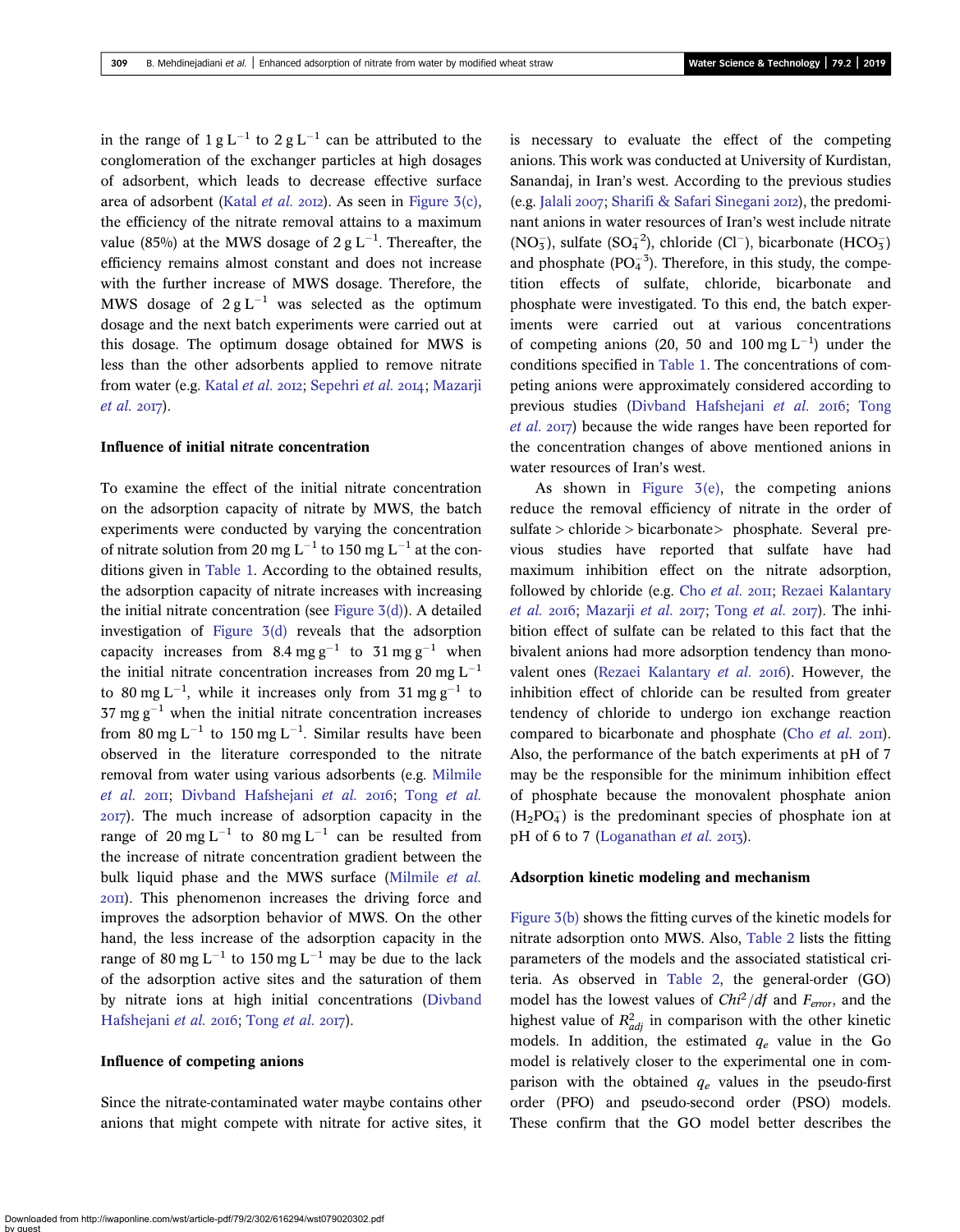<span id="page-8-0"></span>kinetic of nitrate adsorption onto MWS. The better fit of the kinetic data to the GO model implies the order of the adsorption process should follow the same pattern as the chemical reaction ([Alencar](#page-10-0) et al. 2012). Table 2 presents the values of  $h_0$ obtained with PFO, PSO and GO models. However, the values of  $h_0$  calculated by the GO model is more confident because the kinetic data are better fitted to this model [\(Alencar](#page-10-0) et al. 2012).

[Figure 4](#page-9-0) illustrates the plot of the IPD model  $(q_t$  versus  $t^{0.5}$ ) for nitrate adsorption onto MWS. This plot includes three distinct linear sections, which indicate the presence of three consecutive steps in the adsorption process ([Alencar](#page-10-0) [et al.](#page-11-0) 2012; Tran et al. 2017): The first section, which has the steepest slope and is completed in the first 2 min of the adsorption process, describes film diffusion of nitrate ions from the bulk liquid phase to the adsorbent external surface. The second section, which is completed in up to 10 min, has a lesser slope in comparison with the first one. This section represents IPD where nitrate ions diffuse from the exterior of the adsorbent into pores of the adsorbent. The last section, which starts after 10 min, is related to the final equilibrium stage. In this stage, the IPD begins to slow down and an apparent saturation takes place. Also, since the plot of  $q_t$  versus  $t^{0.5}$  doesn't pass through the origin, the adsorption process is controlled by both film diffusion and IPD simultaneously [\(Tran](#page-11-0) *et al.* 2017).

#### Adsorption equilibrium modeling

The equilibrium adsorption data of nitrate onto MWs were fitted to the Langmuir, Freundlich and Redlich–Peterson isotherm models. Table 2 gives the fitting parameters of the models and the corresponding statistical criteria. As can be seen in Table 2, the most appropriate values of the statistical criteria belong to the Langmuir isotherm model followed by the Redlich–Peterson isotherm model. [Figure 5](#page-9-0), which depicts the fitting curves of the isotherm models, confirms this finding. Therefore, the Langmuir isotherm model explains satisfactorily the adsorption process of nitrate onto MWS. This suggests the MWS is structurally homogeneous, in which all adsorption sites are identical and energetically equivalent [\(Parab & Sudersanan](#page-11-0) 2010). Therefore, the adsorption process is monolayer and is restricted by the saturation of the adsorption sites [\(Song](#page-11-0) et al. 2016). It is also necessary to mention that the calculated maximum adsorption capacity by the Langmuir isotherm model in this work  $(q_{\text{max}} = 47.95 \text{ mg g}^{-1})$  is more than those reported in the literature (e.g. [Sepehri](#page-11-0) et al. 2014; [Divband Hafshejani](#page-10-0)  $et$  al. 2016; [Mazarji](#page-11-0)  $et$  al. 2017).

Table 2 | Kinetic and isotherm parameters of nitrate adsorption onto MWS

Table 2 | Kinetic and isotherm parameters of nitrate adsorption onto MWS

| Kinetic models         |                                                                             |                                                            |                                                                                                          |      |                                                                      |                            |                                                                         |                                                |
|------------------------|-----------------------------------------------------------------------------|------------------------------------------------------------|----------------------------------------------------------------------------------------------------------|------|----------------------------------------------------------------------|----------------------------|-------------------------------------------------------------------------|------------------------------------------------|
| PFO model              | $\mathbf{q}_{\rm e,~exp}~(\text{mg g}^{-1})$ $8.35$                         | $\mathrm{q_{e,\,cal}}$ cal $(\mathrm{mg\ g^{-1}})$<br>8.40 | $k_1$ (min <sup>-1</sup> )<br>0.83                                                                       |      | $h_0$ (mg g <sup>-1</sup> min <sup>-1</sup> )<br>6.97                | $R^2_{\rm adj}$ 0.85       | $\operatorname{Chi}^{2}/\mathrm{df}$ (%)<br>1.81                        | F <sub>error</sub> (9/0)<br>4.65               |
| PSO model              | $q_{\rm e,~exp}~(\rm mg~g^{-1})$<br>8.35                                    | $q_{\rm e,\,cal}$ (mg $g^{-1})$ $8.51$                     | $\begin{array}{l} \rm{k}_2 \; (\rm{g} \; \rm{m} \rm{g}^{-1} \; \rm{m} \rm{in}^{-1}) \\ 0.39 \end{array}$ |      | $\begin{array}{l} \rm h_0~(m g~g^{-1}~min^{-1})\\ 28.24 \end{array}$ | $R^2_{\rm adj}$ 0.98       | $\operatorname{Chi}^{2}/\mathrm{df}$ (%) 0.15                           | $F_{\rm error}$ $^{(0/0)}$ 1.39                |
| GO model               | $\rm q_{e,\;exp}$ (mg $\rm g^{-1})$ $8.35$                                  | $\mathrm{q_{e,\,cal}}$ cal $(\mathrm{mg\ g^{-1}})$<br>8.38 | $\begin{array}{l} K_n \, ((g\, m g^{-1})^{n-1}\, \rm{min}^{-1}) \\ 0.63 \end{array}$                     | 1.80 | $\rm h_0~(mg~g^{-1}~min^{-1})$<br>28.92                              | $R_{\rm adj}^2$<br>$0.99$  | $\operatorname{Chi}^2\!/\mathrm{df}$ (%) 0.04                           | $\rm F_{error}$ $^{(0/o)}$ $\rm 0.78$          |
| Elovich model          | $\frac{\mathrm{q}_\mathrm{e,~exp}\,(\mathrm{m}g\,g^{-1})}{8.35}$            | $\frac{\beta~({\rm g~m g}^{-1})}{1.09}$                    | $\alpha$ (mg g <sup>-1</sup> min <sup>-1</sup> )                                                         |      |                                                                      | $R_{adj}^2$                | $\operatorname{Chi}^2\slash\mathrm{df}$ (%) 9.81                        | $\frac{\rm F_{error}\,(^{0\prime _0})}{10.81}$ |
| sotherm models         |                                                                             |                                                            |                                                                                                          |      |                                                                      |                            |                                                                         |                                                |
| Langmuir model         | $\frac{\text{q}_{\text{max}}}{\text{47.95}}$                                | b (L mg <sup>-1</sup> )<br>0.07                            |                                                                                                          |      |                                                                      | $R^2_{\text{adj}}$ 0.90    | Chi $^2$ /df $\binom{0}{0}$ 32.33                                       | $F_{\rm error}$ (%)<br>10.40                   |
| Freundlich model       | $K_{\mathbb{F}}$ (mg $g^{-1}$ (mg $L^{-1})$ $_{\mathbb{F}}^{-1/n})$<br>5.81 | 2.11<br>Ę                                                  |                                                                                                          |      |                                                                      | $R_{\rm adj}^2$ 0.52       | $\operatorname{Chi}^{2}/\mathrm{df}$<br>$\binom{0\backslash 0}{167.16}$ | $F_{error} (9/0)$<br>23.39                     |
| Redlich-Peterson model | $K_{\rm RP}\,(L\,g^{-1})$<br>3.75                                           | $a_{\rm RP}\ (\rm (mg\ L^{-1})^{-g})$<br>0.12              | 0.90                                                                                                     |      |                                                                      | $R_{\text{adj}}^2$<br>0.77 | $\operatorname{Chi}^2\slash\mathrm{df}$ (%) 65.81                       | $\mathbf{F}_{\text{error}}$ (%)<br>14.63       |
|                        |                                                                             |                                                            |                                                                                                          |      |                                                                      |                            |                                                                         |                                                |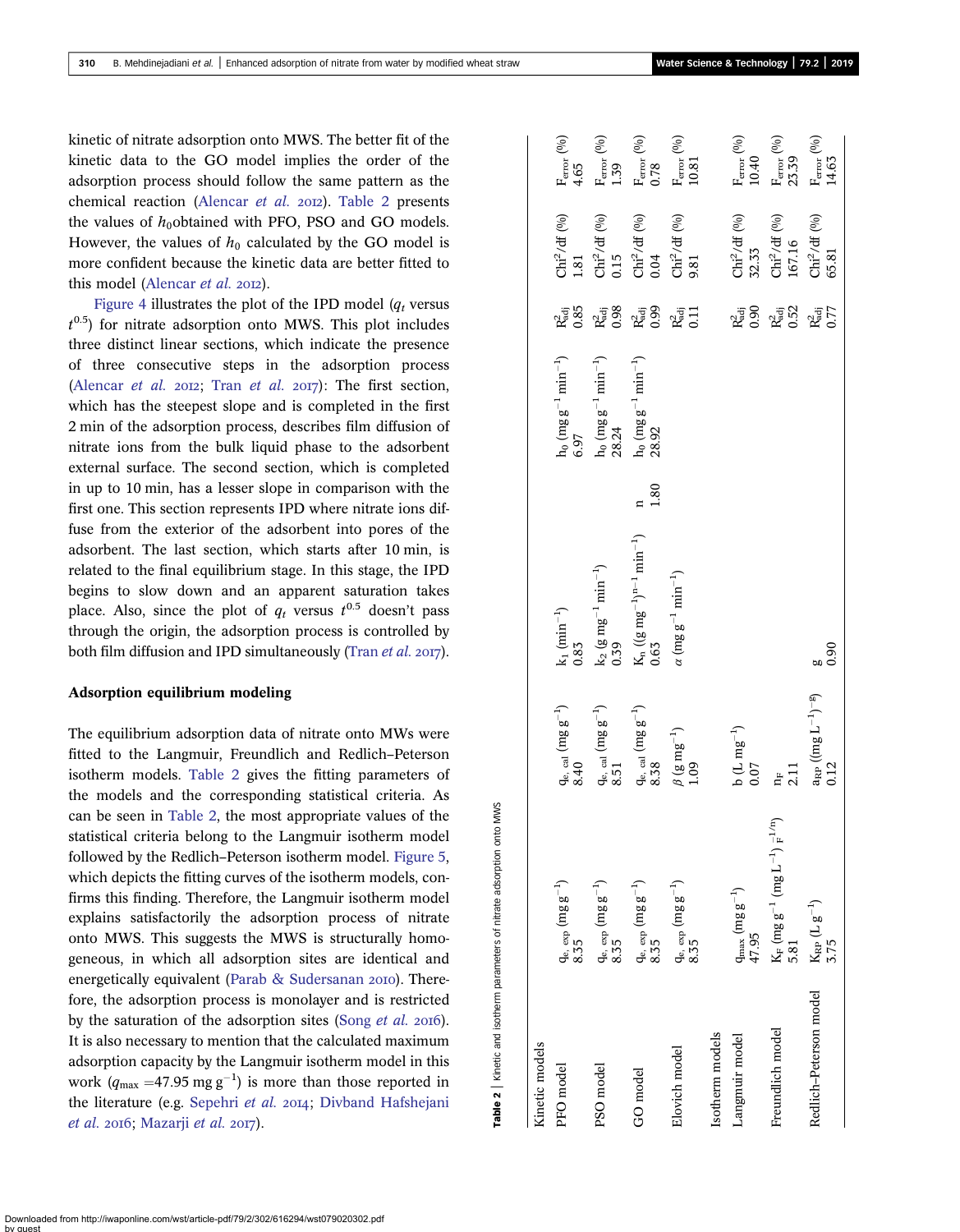<span id="page-9-0"></span>

Figure 4 | IPD model for nitrate adsorption by MWS.



**Figure 5** Fitting curves of equilibrium isotherms for nitrate adsorption by MWS.

Considering the Langmuir isotherm model describes well the equilibrium adsorption data, a separation factor  $(R_L)$  was calculated. For more detail about  $R_L$ , the interested reader is referred to Tran [et al.](#page-11-0)  $(2017)$  and the references cited therein.

In this study, the values of  $R_L$  vary in the range of 0.087 to 0.417. Therefore, the adsorption process of nitrate onto MWS is favorable. As observed in Figure 5, fitted curves to the equilibrium adsorption data by the Langmuir and Redlich–Peterson isotherm models are very close to each other. This results from the fact that the value obtained for the exponent of the Redlich–Peterson isotherm model  $(g = 0.90)$  is near 1. In this case, this model extremely approaches the Langmuir isotherm model (Wu [et al.](#page-11-0)  $20I0$ ).

#### Influence of temperature and thermodynamic parameters

To clarify the effect of temperature on nitrate adsorption by MWS, the batch experiments were performed at room temperature ( $\sim$ 25 °C), 35 °C and 50 °C under the conditions mentioned in [Table 1](#page-2-0). According to the obtained results (see Table 3), both the adsorption capacity and the removal efficiency of nitrate decrease with increasing temperature. This suggests that the low temperature is favorable to remove nitrate by MWS and the adsorption process is exothermic ([Katal](#page-10-0) et al. 2012). The decrease in the nitrate adsorption by MWS with increasing temperature from  $35^{\circ}$ C to  $50^{\circ}$ C can be related to either increasing the desorption tendency of nitrate ions from the solid-solution interface to the bulk solution, or damaging the active binding sites of MWS. However, the decrease in the nitrate adsorption with increasing temperature from  $25^{\circ}$ C to  $35^{\circ}$ C can result from increasing the mobility of nitrate ions ([Bhatnagar & Sillanpää](#page-10-0) 2011).

The above-mentioned temperature effects were further examined by calculating the thermodynamic parameters. Table 3 presents the corresponding thermodynamic parameters. As observed, the signs of all thermodynamic parameters are negative. The negative  $\Delta H^{\circ}$  value implies the exothermic nature of the adsorption process, while the negative  $\Delta S^{\circ}$  value demonstrates a decreased randomness at the solid-liquid interface during the nitrate adsorption process. The negative  $\Delta G^{\circ}$  values at different temperatures indicate that the nitrate adsorption onto MWS is a feasible and spontaneous process ([Mazarji](#page-11-0) *et al.* 2017). The decrease in the magnitude of  $\Delta G^{\circ}$  implies that the low temperature favors nitrate adsorption onto MWS (Tong [et al.](#page-11-0)  $2017$ ). This finding is consistent with the decreasing effect of the temperature increase on the nitrate removal by MWS which was mentioned above.

#### Desorption efficiency and reusability of MWS

According to the results of desorption experiments, on average, 97.3% of the adsorbed nitrate is desorbed from MWS using NaCl saturated solution as a desorption agent. [Figure 6](#page-10-0)

Table 3 | Effect of temperature and thermodynamic parameters of nitrate adsorption onto MWS

|                                                           | Temperature (K) |          |          |  |
|-----------------------------------------------------------|-----------------|----------|----------|--|
|                                                           | 298.15          | 308.15   | 323.15   |  |
| $q_e$ (mg $g^{-1}$ )                                      | 8.40            | 5.80     | 2.00     |  |
| R(0/0)                                                    | 84              | 58       | 20       |  |
| $\Delta H^{\circ}$ (kJ mol <sup>-1</sup> )                | $-119.85$       |          |          |  |
| $\Delta S^{\circ}$ (J K <sup>-1</sup> mol <sup>-1</sup> ) | $-355.90$       |          |          |  |
| $\Delta G^{\circ}$ (kJ mol <sup>-1</sup> )                | $-19.52$        | $-16.75$ | $-12.77$ |  |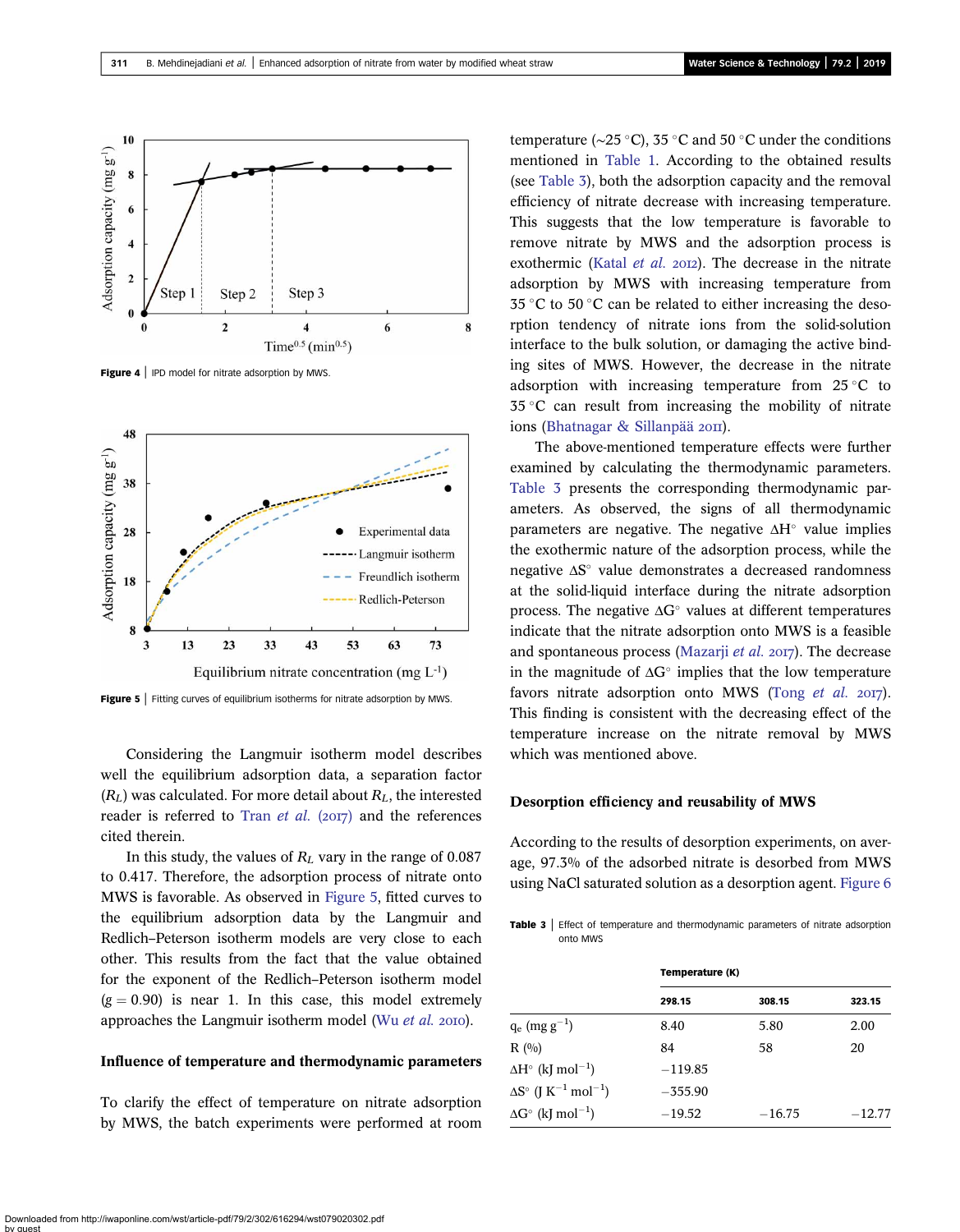<span id="page-10-0"></span>shows the nitrate removal efficiencies by MWS over five successive adsorption-desorption cycles. As evident from Figure 6, the removal efficiencies slightly decreased (by about 2.4%) after five adsorption-desorption cycles. This decrease can be related to the negligible loss of MWS during the adsorption-desorption process. These results reveal that the MWS offers a high potential to be used repeatedly in removing nitrate from water without considerable decrease in its removal efficiency.

# **CONCLUSIONS**

In this study, wheat straw (WS), a plentiful agricultural by-product in Iran, was modified using 3-chloropropyltrimethoxysilane (CPTMS) and (1,4-diazabicyclo[2.2.2] octane) (DABCO) for the first time and applied to remove nitrate from water. Analyses of FTIR and TGA demonstrated the successful modification of WS and the thermal stability of the MWS, respectively. In addition, the analyses of FESEM and DES indicated the morphological and structural differences of WS and MWS. The results of the batch experiments indicated that the optimum conditions of the nitrate adsorption by MWS included: initial nitrate concentration = 20 mg  $L^{-1}$ , initial solution pH = 7, contact time = 10 min, MWS dosage =  $2 \text{ g L}^{-1}$  and temperature  $\approx 25 \text{ }^{\circ}\text{C}$ . Under the optimum conditions, the MWS removed 85% of nitrate from water. The general-order (GO) model showed good agreement with the kinetic adsorption data and the adsorption process consisted of three distinct stages. The Langmuir isotherm fitted well to the equilibrium adsorption data and the values of separation factors (from 0.087 to 0.417) implied the favorability of the adsorption process. The inhibition effect of competing anions was the greatest for sulfate, followed by chloride, bicarbonate and phosphate. Based on the thermodynamic studies, the adsorption



process is exothermic, feasible and spontaneous in nature. In summary, the results of this study demonstrated that the MWS required the simplest operating conditions for nitrate removal. Therefore, it is proposed to investigate the ability of MWS to remove nitrate from natural water resources.

# ACKNOWLEDGEMENTS

The authors would like to acknowledge University of Kurdistan for the financial support in this research.

# **REFERENCES**

- Alencar, W. S., Acayanka, E., Lima, E. C., Royer, B., de Souza, F. E., Lameira, J. & Alves, C. N. 2012 Application of [Mangifera indica](http://dx.doi.org/10.1016/j.cej.2012.08.053) [\(mango\) seeds as a biosorbent for removal of Victazol Orange](http://dx.doi.org/10.1016/j.cej.2012.08.053) [3R dye from aqueous solution and study of the biosorption](http://dx.doi.org/10.1016/j.cej.2012.08.053) [mechanism](http://dx.doi.org/10.1016/j.cej.2012.08.053). Chemical Engineering Journal 209, 577–588.
- Bergquist, A. M., Choe, J. K., Strathmann, T. J. & Werth, C. J. 2016 [Evaluation of a hybrid ion exchange-catalyst treatment](http://dx.doi.org/10.1016/j.watres.2016.03.054) [technology for nitrate removal from drinking water](http://dx.doi.org/10.1016/j.watres.2016.03.054). Water Research 96, 177–187.
- Bhatnagar, A. & Sillanpää, M. 2011 [A review of emerging](http://dx.doi.org/10.1016/j.cej.2011.01.103) [adsorbents for nitrate removal from water](http://dx.doi.org/10.1016/j.cej.2011.01.103). Chemical Engineering Journal 168, 493–504.
- Cho, D.-W., Chon, C.-M., Kim, Y., Jeon, B.-H., Schwartz, F. W., Lee, E.-S. & Song, H.  $20\pi$  [Adsorption of nitrate and Cr\(VI\) by](http://dx.doi.org/10.1016/j.cej.2011.09.108) [cationic polymer-modified granular activated carbon.](http://dx.doi.org/10.1016/j.cej.2011.09.108) Chemical Engineering Journal 175, 298–305.
- Divband Hafshejani, L., Hooshmand, A., Naseri, A. A., Soltani Mohammadi, A., Abbasi, F. & Bhatnagar, A. 2016 [Removal of](http://dx.doi.org/10.1016/j.ecoleng.2016.06.035) [nitrate from aqueous solution by modified sugarcane bagasse](http://dx.doi.org/10.1016/j.ecoleng.2016.06.035) [biochar.](http://dx.doi.org/10.1016/j.ecoleng.2016.06.035) Ecological Engineering 95, 101–111.
- Ebrahimian Pirbazari, A., Saberikhah, E. & Habibzadeh Kozani, S. S. 2014  $Fe<sub>3</sub>O<sub>4</sub>$ -[wheat straw: preparation, characterization](http://dx.doi.org/10.1016/j.wri.2014.09.001) [and its application for methylene blue adsorption.](http://dx.doi.org/10.1016/j.wri.2014.09.001) Water Resources and Industry 7–8, 23–37.
- FAOSTAT 2013 Food and Agriculture Organization of the United Nations. Statistics Division, [http://faostat3.fao.org/](http://faostat3.fao.org/compare/E) [compare/E.](http://faostat3.fao.org/compare/E)
- Jalali, M. 2007 [Hydrochemical identification of groundwater](http://dx.doi.org/10.1007/s10661-006-9402-7) [resources and their changes under the impacts of human](http://dx.doi.org/10.1007/s10661-006-9402-7) [activity in the Chah basin in Western Iran.](http://dx.doi.org/10.1007/s10661-006-9402-7) Environmental Monitoring and Assessment 130, 347–364.
- Katal, R., Sharifzadeh Baei, M., Taher Rahmati, H. & Esfandian, H. A. 2012 [Kinetic, isotherm and thermodynamic study of](http://dx.doi.org/10.1016/j.jiec.2011.11.035) [nitrate adsorption from aqueous solution using modified rice](http://dx.doi.org/10.1016/j.jiec.2011.11.035) [husk.](http://dx.doi.org/10.1016/j.jiec.2011.11.035) Journal of Industrial and Engineering Chemistry 18, 295–302.
- Keränen, A. 2017 Water Treatment by Quaternized Lignocellulose. PhD thesis, University of Oulu, Oulu, Finland.
- Li, J.-H., Lv, G.-H., Bai, W.-B., Liu, Q., Zhang, Y.-C. & Song, J.-Q. Figure 6 | Reusability of MWS with repeated adsorption-desorption cycles. 2016 [Modification and use of biochar from wheat straw](http://dx.doi.org/10.1080/19443994.2014.994104)